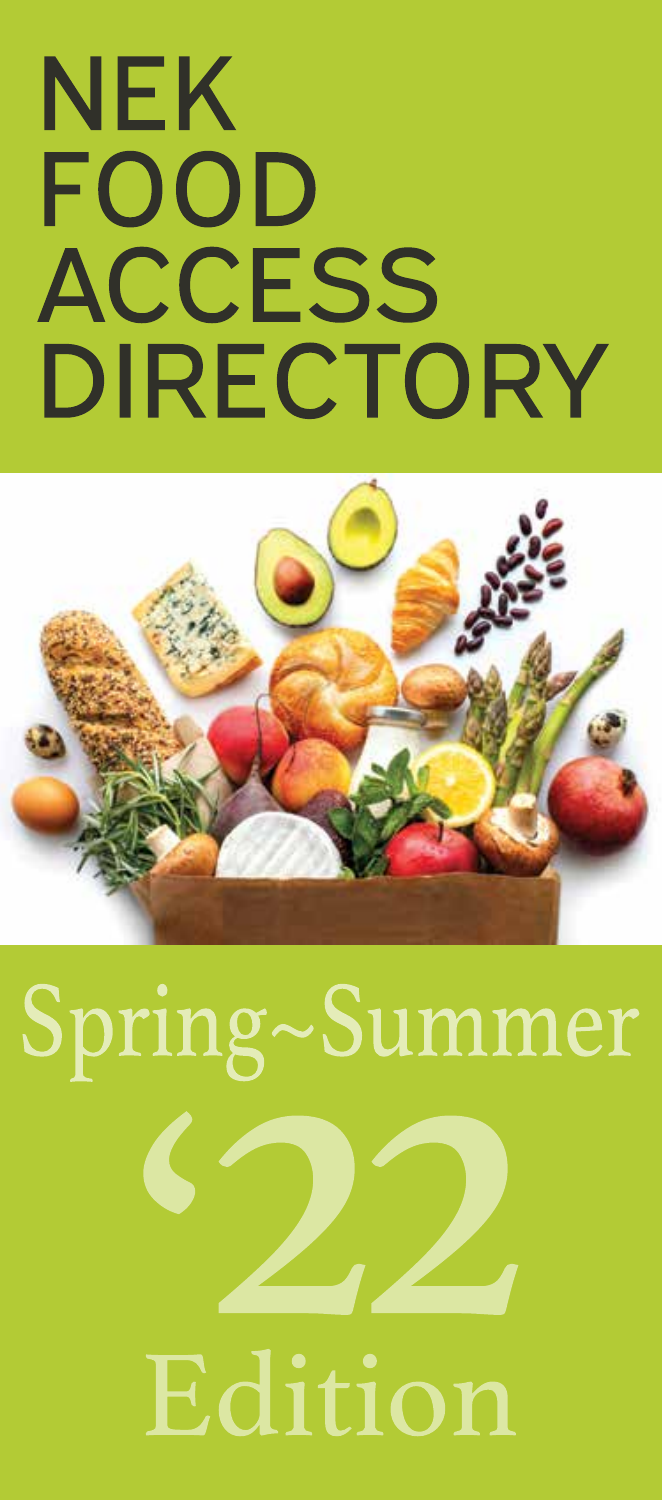#### **3SquaresVT**

3SquaresVT can help you put healthy foods on your table every day! Wondering if you are eligible or want help applying? **Text VFBSNAP to 85511 or call the Vermont Foodbank at 855-855-6181.** 

#### **Meals on Wheels Program**

Are you age 60 or older? You may be eligible to receive home-delivered meals through the Meals on Wheels program. **Call NEK Council on Aging at 800-642-5119 to register.** 

#### **Senior Meals**

Senior Meals sites are open to all. While there is no charge for anyone age 60+, there is a suggested donation which varies by meal site. Guests under age 60 are charged a guest fee. **See Directory listings for locations.**

#### **Commodity Supplemental Food Program**

If you're 60 or older, you can save money on groceries and still eat the foods you love. The Commodity Supplemental Food Program provides a free box of food each month, which you can pick up at a designated location.**Enroll by calling 1-800-214-4648 or go to vtfoodbank.org/ share-food/csfp.**

#### **Vermont Everyone Eats**

The Vermont Everyone Eats program helps restaurants, farmers, and you! **Go to vteveryoneeats.org** to see if there's a site near you offering free restaurant-prepared, nutritious meals.

#### **Vermont 2-1-1 Resource Directory**

Looking for additional resources? **Dial 2-1-1 or go to vermont211.org.**

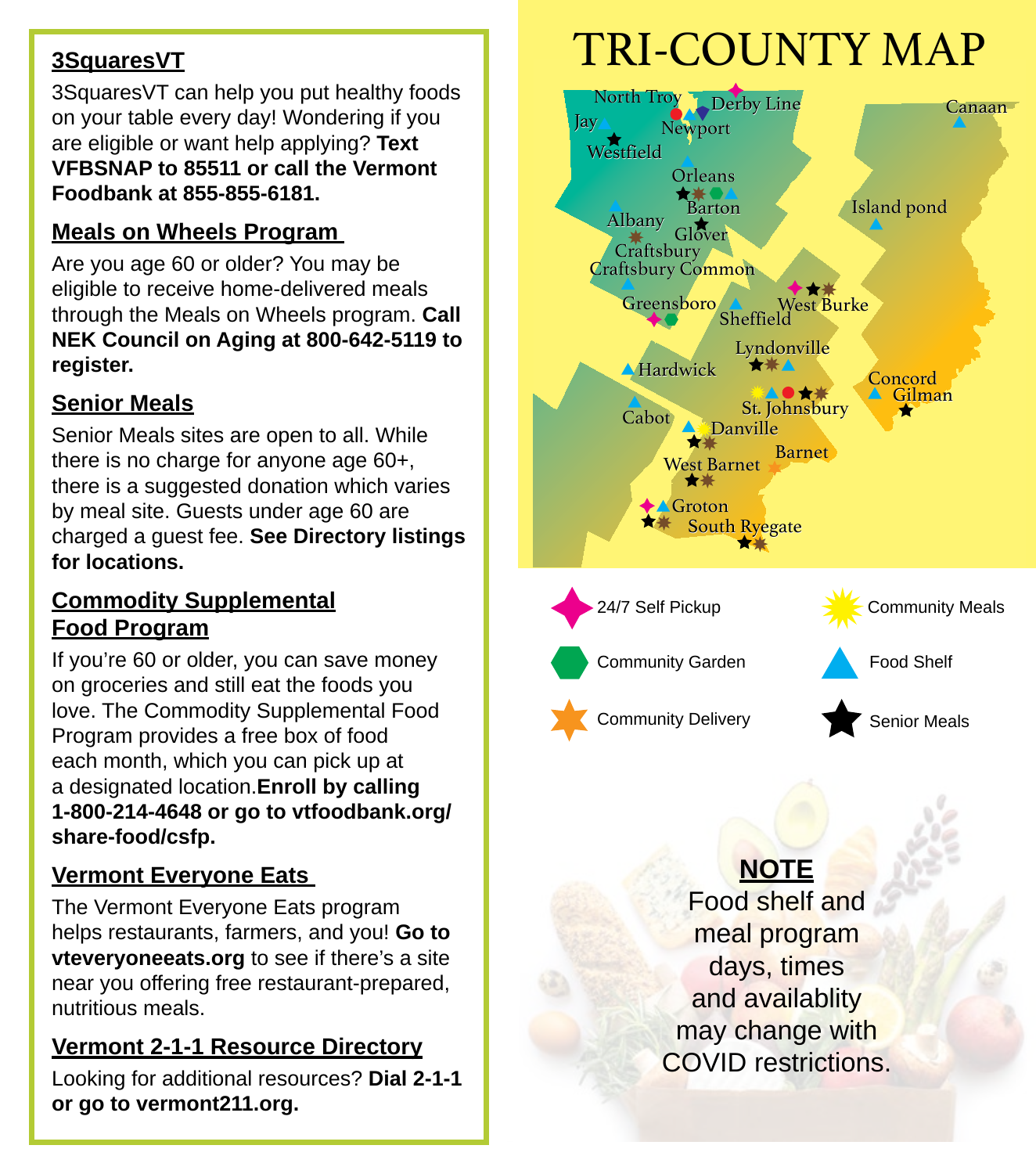## DIRECTORY BY COUNTY

#### **BARNET**

#### *West Barnet Meal Site*

West Barnet Prebyterian Church 279 West Main St. Wednesday & Friday 11:30a.m. - 12:30p.m. Eat in, delivery or pickup\* \*Must call to preorder: (802)633-4068 before 9a.m. on the day of pickup, (802)535-7860 or (603)638-4002 any other time.

#### **DANVILLE**

*Danville Congregational Church* 87 Hill St. (802)684-1151 3rd Monday of the month. 6p.m. Take-out available. Please call ahead.

#### *Danville Senior Action Center*

Danville United Methodist Church 89 Park St., (802)684-3389 Tuesday & Thursday lunch served 11:30a.m. - 12p.m. Takeout meals picked up at the back door by 11a.m. Call a day ahead to reserve meals. danvillemealsite.org

#### *The Open Door*

Danville Ecumenical Community Center 29 Hill St., (802) 684-2515 Mondays, Wednesdays, Fridays, 10 a.m.- 1p.m.

#### **GROTON**

#### *Groton Food Shelf*

1476 Scott Hwy., (802)584-3276 Appointments scheduled during Town Clerk Office Hours: Monday- Thursday 8:30a.m.-3p.m. Call ahead to arrange pickup.



#### **CALEDONIA** *Groton Free Public Library*

1304 Scott Hwy., (802)584-3358 Little free food pantry in library kitchen Monday & Friday, 2:30p.m. - 7p.m. Wednesday 10a.m. - 4p.m. Fresh vegetables available for pickup on library front porch 24/7 during harvest season

#### *Groton Lunches with Friends (GLWF)*

Groton Methodist Church 1397 Scott Hwy., (802)584-3251 Thursdays 12p.m. Congregate open. Pickup and delivery available.

#### **Hardwick**

#### *Hardwick Area Food Pantry*

36 West Church St., (802)472-5940 Monday 12p.m.-2p.m., Thursday & Saturday 9a.m.-11a.m. Delivery available - call to schedule. nourishhardwick.org

#### **Lyndonville**

#### *Darling Inn Senior Meals*

76 Depot St., (802)626-8700 Available Monday-Friday 11a.m. - 12:30p.m. Call to order meals for pickup. Congregate open. Home delivery.

#### *H.O.P.E.*

136 Church St., (802)626-3228 Tuesday - Friday 10a.m. - 5p.m.

#### *Lyndon Area Emergency Food Shelf*

St. Peters Mission, 51 Elm St. (802)626-5705 or (802)626-5586 Wednesday 10a.m. - 2p.m.

#### *Neighbors in Action*

101 Main St., (802)626-1212 Thursday 10a.m. - 5p.m.











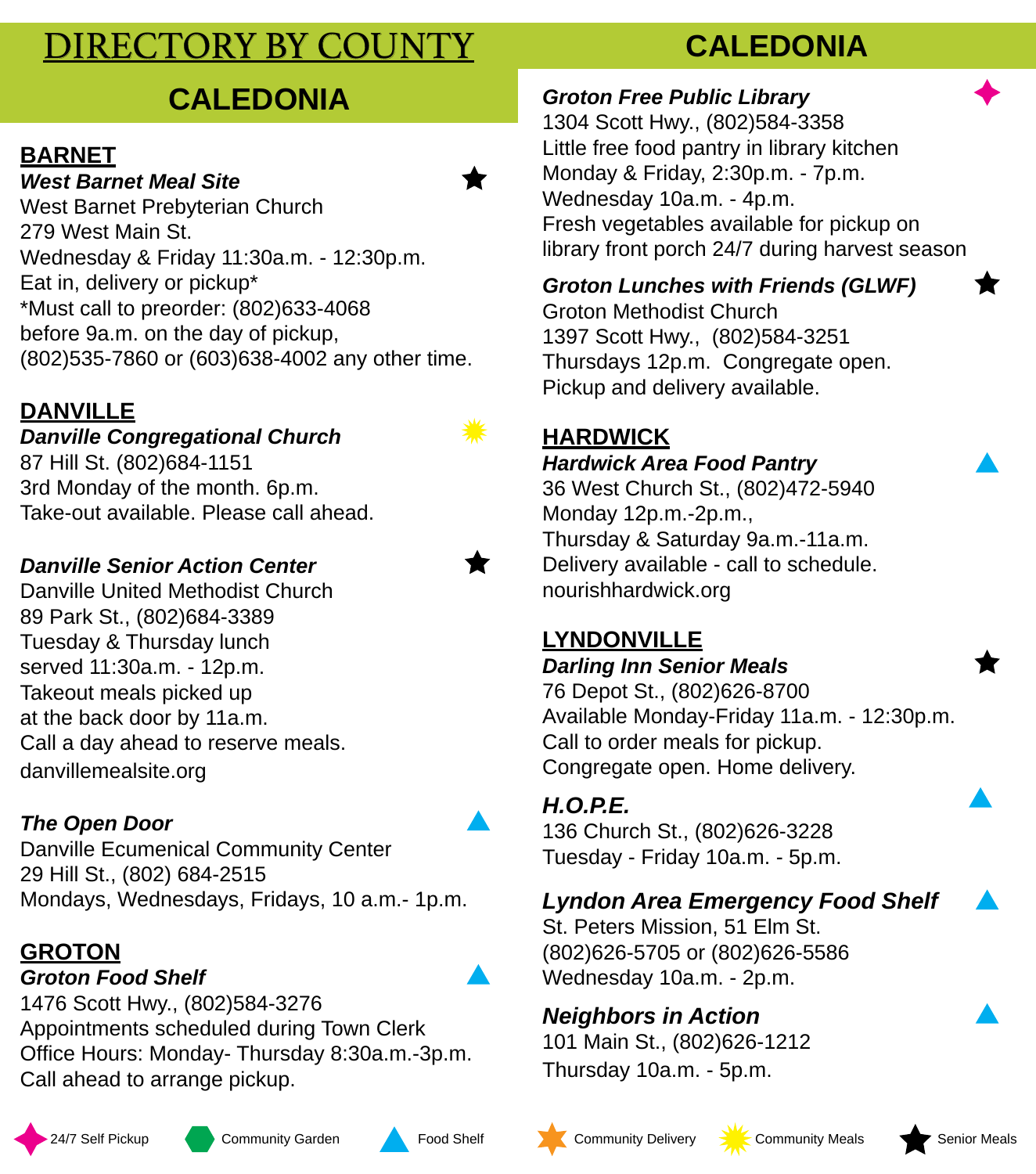## **CALEDONIA**

#### **Saint Johnsbury**

*Community Fridge at St. Andrew's*

St. Andrew's Episcopal Church Parking Lot 1265 Main St.

*Grace United Methodist Church*

36 Central St., (802)748-2895 Monday, 11a.m. - 12:15p.m.

#### *Kingdom Community Services Food Shelf*

36 Steeple Place, (802)751-8581 Tuesday & Thursday 12p.m. - 3:45p.m.

#### *Mustard Seed Soup Kitchen*

178 Eastern Ave., (802)748-9870 Tuesday & Thursday 11a.m. - 1p.m. Doors open by 8a.m. Dine-in and take-out available.

#### *NEKCA St. Johnsbury Marketplace & Boutique*

115 Lincoln St., (855)663-5224 Monday, Tuesday, Thursday, Friday 8:30a.m. - 4p.m. Wednesday 10a.m. - 4p.m.

#### *NEK Neighbors Helping Neighbors Food Shelf*

125 Mountain View Dr. Mountain View Apartments, Community Room. 4th Saturday 11a.m. - 12:30p.m.

#### *Pleasant Street Baptist Church*

193 Pleasant St. (802)748-9029 Stop in before or after 11a.m. Sunday Worship Service.

#### *St Johnsbury House*

1207 Main St., (802)748-5467 Monday - Friday 10a.m. - 12p.m. Home delivered meals, pick-up/take-out. Congregate open.

## **CALEDONIA**

*St. John the Evangelist Community Supper* 49 Winter St., (802)467-3019 Next to last Tuesday of each month, 5p.m.

#### *Universalist Unitarian Church*

47 Cherry St., (802)748-2442 Take-out only, Saturday 11a.m. - 12:15p.m.

#### **Sheffield**

#### *Sheffield Food Pantry*

Sheffield Town Hall, 3210 VT Rte 122 (802)397-2263 2nd Wednesday 11:30a.m. - 2:30p.m. Open to all living within a 20 mile radius of Sheffield, except for those who have a food shelf in their own town.

#### **South Ryegate**

#### *South Ryegate Senior Meals*

South Ryegate Presbyterian Church 114 Church St., (802)584-3727 - after 8:30a.m. Tuesday, 12p.m., doors open at 11:30a.m. Call by 10:30a.m. for take-out. Available at 12p.m. Congregate and home delivery.

#### **West Burke**

*Little Free Food Pantry* - Sunshine Box Universalist/West Burke Library Building West Burke Green

#### *West Burke Senior Meal Site*

Community Building, 212 School St., (802)467-3423 Call to Order. Monday, Wednesday, Friday 12p.m. Home delivery, congregate, and pickup/take-out meals

















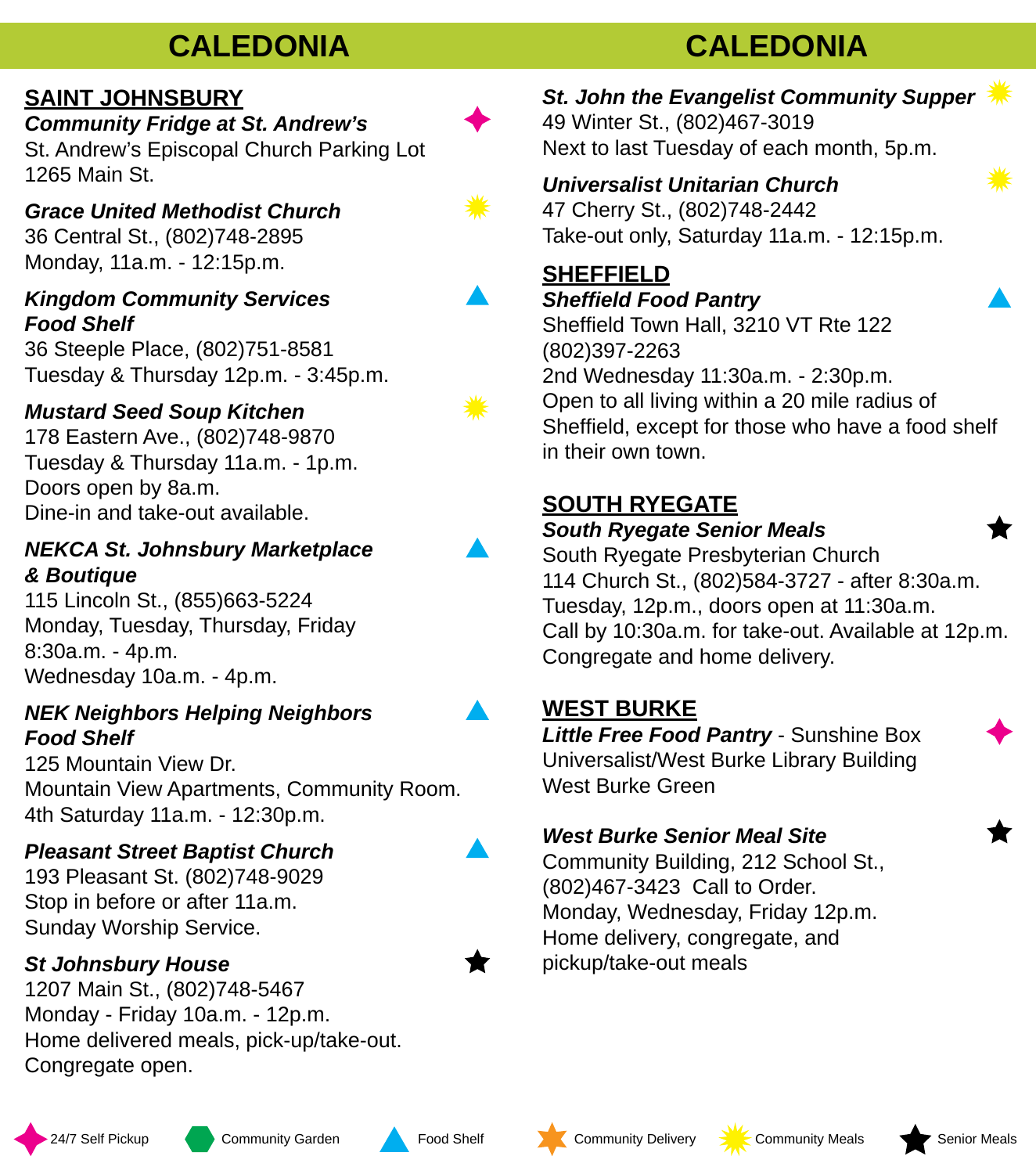#### **ESSEX**

### **Canaan**

*NEKCA Canaan* 253 Gale St., (802)266-7134 Tuesday 8a.m. - 12p.m. Wednesday 2p.m. - 6p.m., Thursday 1p.m. - 5p.m.

*Canaan Community Garden* 253 Gale St. (802)266-7134

#### **CONCORD**

*Sid's Pantry* Concord Health Center 201 East Main St. 2nd Saturday, 10a.m. - 12p.m.

#### **Island Pond**

#### *Feeding the Kingdom*

Green Mountain Bible Church 567 Route 105 West (802)723-6143 Food Shelf: Thursday 10a.m. - 3p.m., Food Bank: Third Monday 4:30p.m. - 6:30p.m. Priority to Seniors and individuals with disabilities.

#### *Island Pond Community Services*

Sunrise Manor, 94 Main St., (802)723-6130 Monday, Tuesday & Friday, 12p.m. Congregate open.

#### *Island Pond Food Shelf*

First Congregational Church of Brighton 21 Middle St., (802)723-5037 Monday-Wednesday 5p.m. - 6:30p.m. Appointment and proof of residence required.

#### *NEKCA Island Pond*

49 Mill St., Suite 202 (855)663-5224 Tuesday 12p.m. - 4p.m., Thursday 8a.m. - 12p.m.

#### **Albany**

*Albany Neighbors' Food Share* Albany Town Hall 830 Main St., (802)323-1517 Saturday 2p.m. - 4p.m. Delivery available to Albany and Irasburg nourishhardwick.org

#### **Barton**

#### *Barton Community Giving Garden*

Barton Library Yard, 100 Church St. 'Help-Yourself' table Wednesdays 11a.m. - 1p.m., in front of the library

#### *Lake Region Parish Food Shelf*

Barton United Church 15 Glover Rd.,(802)525-3607 Office hours: Wednesday & Friday 9a.m.-12p.m. Call for appointment. Providing emergency food resources in the form of pre-boxed goods and/or grocery cards for the purchase of perishable goods from the local grocer.

#### *The Glover & Barton Senior Center*

3018 Glover St., VT Rt. 16, (802)525-1000 Monday, Tuesday, Thursday, order by 9a.m., pickup 10:30a.m. - 2p.m.

#### **Craftsbury Common**

*Craftsbury Food Share* UCC-Church on the Common, 7 Church Lane (802)586-0191 Thursday 12p.m. - 3p.m. nourishhardwick.org

#### **Derby Line**

*Derby Line Giving Pantry* Derby Line Universalist Church, 112 Main St.





## **ORLEANS**





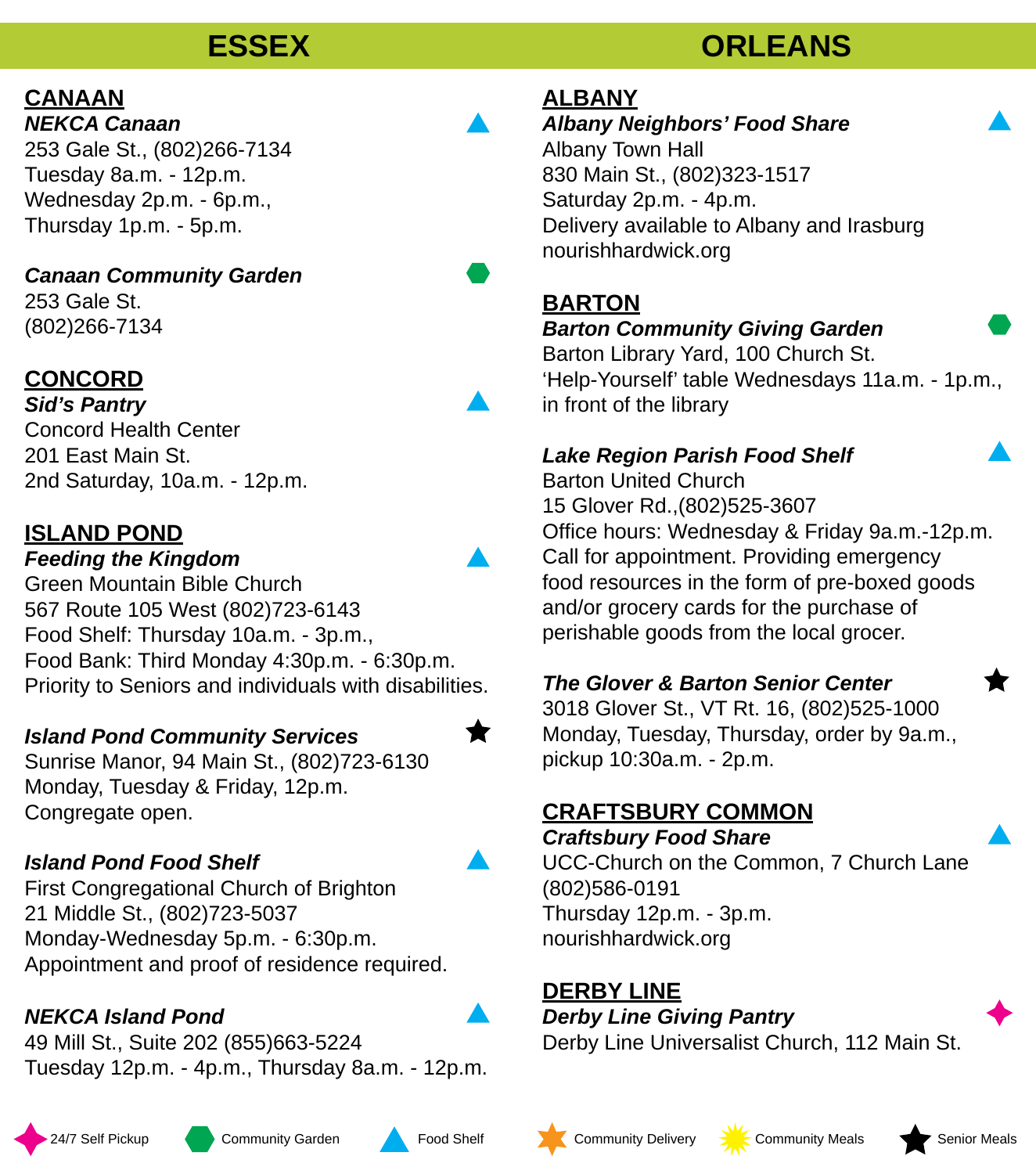#### **ORLEANS**

#### **Glover**

#### *The Glover & Barton Senior Center*

3018 Glover St., VT Rt. 16, (802)525-1000 Monday, order by 9a.m., pickup 10:30a.m. - 2p.m.

#### **Greensboro**

*Greensboro Community Giving Garden* 81 Lauredon Ave. Call or Text (802)624-0406

*Greensboro Little Food Pantry* 165 Wilson St., (802)533-2223

#### *The Giving Closet*

Greensboro Town Hall 82 Craftsbury Rd., (802)533-2911 Tuesday & Thursday, 12p.m. - 4p.m. Wednesday 9a.m. - 4p.m. Mini pantry with shelf-stable items (canned goods, cereal, etc.)

#### **Jay**

#### *Jay Area Community Food Shelf*

1036 Rte. 242, (802)848-3133 Thursday 9a.m. - 12p.m. May be used once per month, or on an emergency basis

#### **Newport**

#### *NEKCA Newport*

70 Main St., (855)663-5224 Monday, Tuesday, Thursday, Friday 12p.m. - 3p.m. Closed on the first Thursday

*Saint Mark's Episcopal Church* 44 Second St., (802)334-7365

Monday 11:30a.m. - 12:30p.m.

*United Church of Newport* 63 Third St., (802)334-6033 Open Tuesday & Wednesday after the first Thursday from 10a.m. - Noon

#### **Orleans**

#### *Little Free Food Pantry ~ The Blessing Box*

Orleans Federated Church, 24 School St. 24-hour access outside church's front door

#### *Orleans Community Food Shelf*

Orleans Federated Church, 24 School St. (802)754-6486 Monday 8:30a.m. - 10:30a.m.

#### **Westfield**

#### *Westfield Senior Meal Site*

59 North Hill Rd., (802)744-5466 Thursday, 9:00am - 3:00pm. Dinner is served at noon. People arrive early to play cards and stay after for bingo. Pickup/takeout or sit-down service.

Call ahead for pickup, but sit-downs have priority. May pickup for friend/neighbor, but sit-downs have priority.

#### **WASHINGTON**

**Cabot** *Neighbors in Action* 3339 Main St., (802)563-3322













★